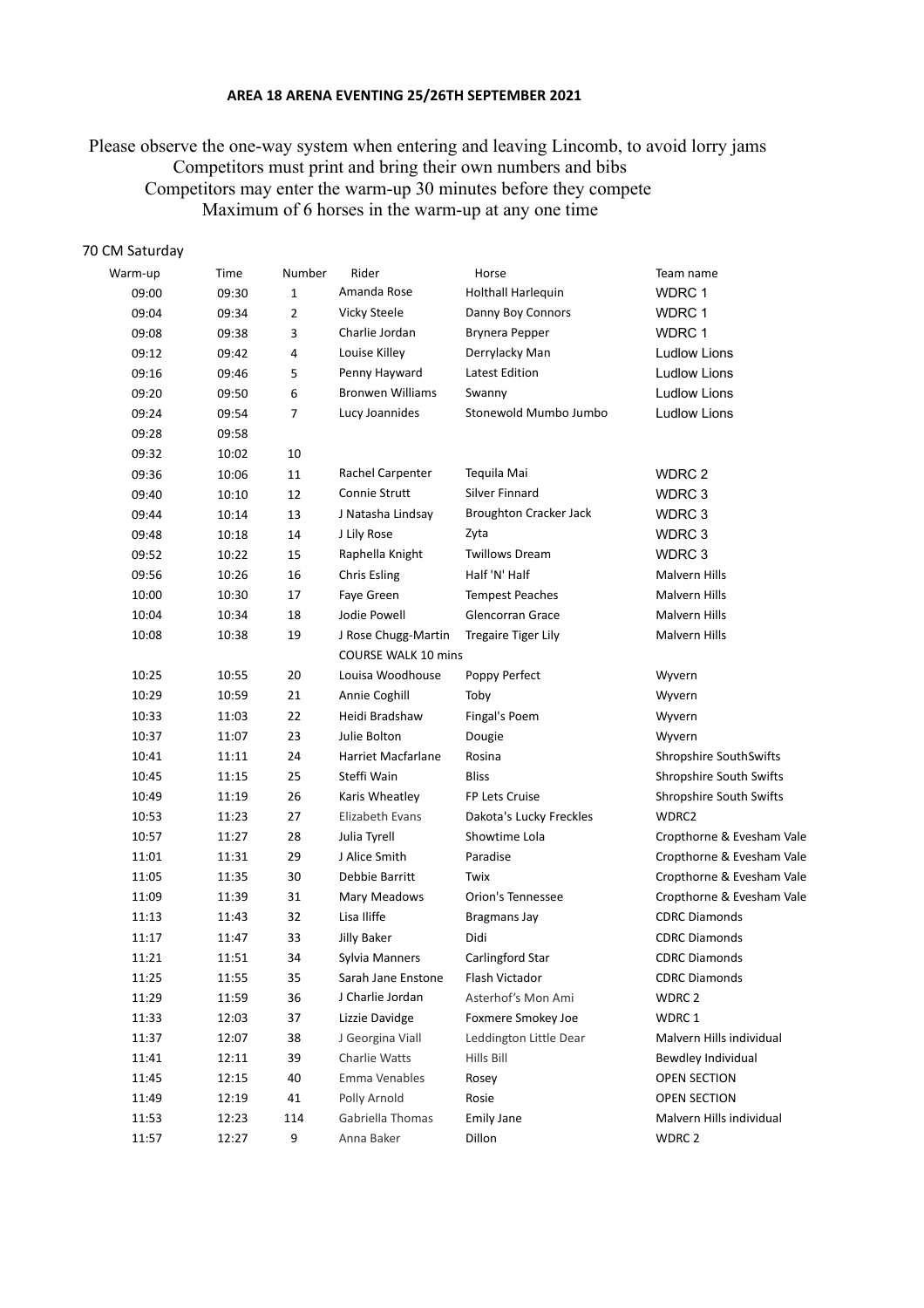| Time<br>Rider<br>Warm-up<br>Number<br>Horse<br>Team name<br>50<br>12:20<br>12:50<br>Quality Step On<br>Sarah Morrison<br>Cropthorne & Evesham Vale<br>12:24<br>42<br>Chloe Palmer<br>12:54<br><b>Grey Princess</b><br>Bromsgrove HRH & His Ladies<br>12:28<br>Lucy Field<br>Tommy Girl Artist<br>12:58<br>43<br>Bromsgrove HRH & His Ladies<br>12:32<br>13:02<br>Don Unico Van Het Trichelof<br>44<br><b>Beccy McKellar</b><br>Bromsgrove HRH & His Ladies<br>12:36<br>13:06<br>45<br>Susette Stokes<br><b>Buachaill Ban Mor</b><br>Bromsgrove HRH & His Ladies<br>12:40<br>46<br>Simply Certain<br>13:10<br><b>Tracey Meeking</b><br><b>Bromyard Riding Club</b><br>12:44<br>47<br>Lyndsey Bakewell<br>13:14<br>Lyndell Star Justice<br><b>Bromyard Riding Club</b><br>Sue McGuiffe<br>12:48<br>13:18<br>48<br>War Horse<br><b>Bromyard Riding Club</b><br>12:52<br>49<br><b>WD</b><br><b>Bromyard Riding Club</b><br>13:22<br>12:56<br>13:26<br><b>Tracey Paxton</b><br>Cropthorne & Evesham Vale<br>51<br>Hightime L<br>13:00<br>52<br>Cropthorne & Evesham Vale<br>13:30<br><b>Tracey Harvey</b><br>Friday Fox<br>53<br>Mr Rafferty<br>Cropthorne & Evesham Vale<br>13:04<br>13:34<br>Mary Meadows<br>13:08<br>Fenor Ben<br>13:38<br>54<br>Katherine Allington<br><b>WDRC</b><br>13:12<br>13:42<br>55<br>Catherine Rose<br>Abermenai Gilbern Invader<br><b>WDRC</b><br>13:16<br>56<br>Elizabeth Evans<br><b>WDRC</b><br>13:46<br>Captain Pilot<br>13:20<br>Karen Richardson<br>Patchwood Alexsandro<br><b>WDRC</b><br>13:50<br>57<br>13:24<br>58<br>Newlads Farm Mr Taylor<br><b>Bewdley Beauties</b><br>13:54<br>Sally Brett<br>Sawfield Steel<br>13:28<br>59<br>SJ Paskin<br><b>Bewdley Beauties</b><br>13:58<br>13:32<br>60<br>Caraline Harris<br>Thora<br><b>Bewdley Beauties</b><br>14:02<br><b>COURSE WALK 10 mins</b><br>13:50<br>Malvern Hills<br>14:20<br>62<br>Jo Jeynes<br>Duke of Spain<br>13:54<br>63<br>Natalie Smith<br>Coco Bean<br>Malvern Hills<br>14:24<br>13:58<br>14:28<br>64<br><b>Esther Bowness</b><br><b>Blackwater Grey Lady</b><br>Malvern Hills<br>65<br>Carnsdale Dun Vision<br>14:02<br>14:32<br>Jess Nevin<br>Malvern Hills<br>14:06<br>66<br>Heidi Bradshaw<br>Charlie XIV<br>14:36<br>Wyvern<br>Louisa Woodhouse<br>14:10<br>67<br>14:40<br>Derrylossett Silver Hill<br>Wyvern<br>Laura Pitt<br>14:14<br>68<br>Ken<br>14:44<br>Wyvern<br><b>WD</b><br>69<br>14:18<br>14:48<br>Wyvern<br>J Aria-rai Wood<br><b>Cullion Fusion</b><br>70<br><b>WDRC Juniors</b><br>14:22<br>14:52<br><b>HFM Kannan Star</b><br>14:26<br>J Cameron Burrows<br>14:56<br>71<br><b>WDRC Juniors</b><br>J Ruby Bacon<br>Finn<br>14:30<br>72<br>15:00<br><b>WDRC Juniors</b><br>J Abbie Carpenter<br>Paddy<br>14:34<br>15:04<br>73<br><b>WDRC Juniors</b><br>14:38<br><b>Bizzy Loffet</b><br>15:08<br>74<br>No More Crossroads<br>Evenlode individual<br>14:42<br>75<br>Angela Vickery<br>Evenlode individual<br>15:12<br>Derryinver Dara<br>76<br>Dambur Chequepoint<br>14:46<br>15:16<br>Adam Berry<br><b>OPEN SECTION</b><br>14:50<br>77<br>J Ruby Bradshaw<br>Murrayhall Ceredig<br>15:20<br><b>OPEN SECTION</b><br>14:54<br>J Sophia Quorrol<br>Nala<br>15:24<br>78<br><b>OPEN SECTION</b> | 80cm Saturday |       |    |                  |                      |              |
|--------------------------------------------------------------------------------------------------------------------------------------------------------------------------------------------------------------------------------------------------------------------------------------------------------------------------------------------------------------------------------------------------------------------------------------------------------------------------------------------------------------------------------------------------------------------------------------------------------------------------------------------------------------------------------------------------------------------------------------------------------------------------------------------------------------------------------------------------------------------------------------------------------------------------------------------------------------------------------------------------------------------------------------------------------------------------------------------------------------------------------------------------------------------------------------------------------------------------------------------------------------------------------------------------------------------------------------------------------------------------------------------------------------------------------------------------------------------------------------------------------------------------------------------------------------------------------------------------------------------------------------------------------------------------------------------------------------------------------------------------------------------------------------------------------------------------------------------------------------------------------------------------------------------------------------------------------------------------------------------------------------------------------------------------------------------------------------------------------------------------------------------------------------------------------------------------------------------------------------------------------------------------------------------------------------------------------------------------------------------------------------------------------------------------------------------------------------------------------------------------------------------------------------------------------------------------------------------------------------------------------------------------------------------------------------------------------------------------------------------------------------------------------------------------------------------------------------------------------------------------------------------------------------------------------------------------------------------------------------------------------------------------------------------------------------------------------------------------------------------------------------------------------------------------------------------------------------|---------------|-------|----|------------------|----------------------|--------------|
|                                                                                                                                                                                                                                                                                                                                                                                                                                                                                                                                                                                                                                                                                                                                                                                                                                                                                                                                                                                                                                                                                                                                                                                                                                                                                                                                                                                                                                                                                                                                                                                                                                                                                                                                                                                                                                                                                                                                                                                                                                                                                                                                                                                                                                                                                                                                                                                                                                                                                                                                                                                                                                                                                                                                                                                                                                                                                                                                                                                                                                                                                                                                                                                                              |               |       |    |                  |                      |              |
|                                                                                                                                                                                                                                                                                                                                                                                                                                                                                                                                                                                                                                                                                                                                                                                                                                                                                                                                                                                                                                                                                                                                                                                                                                                                                                                                                                                                                                                                                                                                                                                                                                                                                                                                                                                                                                                                                                                                                                                                                                                                                                                                                                                                                                                                                                                                                                                                                                                                                                                                                                                                                                                                                                                                                                                                                                                                                                                                                                                                                                                                                                                                                                                                              |               |       |    |                  |                      |              |
|                                                                                                                                                                                                                                                                                                                                                                                                                                                                                                                                                                                                                                                                                                                                                                                                                                                                                                                                                                                                                                                                                                                                                                                                                                                                                                                                                                                                                                                                                                                                                                                                                                                                                                                                                                                                                                                                                                                                                                                                                                                                                                                                                                                                                                                                                                                                                                                                                                                                                                                                                                                                                                                                                                                                                                                                                                                                                                                                                                                                                                                                                                                                                                                                              |               |       |    |                  |                      |              |
|                                                                                                                                                                                                                                                                                                                                                                                                                                                                                                                                                                                                                                                                                                                                                                                                                                                                                                                                                                                                                                                                                                                                                                                                                                                                                                                                                                                                                                                                                                                                                                                                                                                                                                                                                                                                                                                                                                                                                                                                                                                                                                                                                                                                                                                                                                                                                                                                                                                                                                                                                                                                                                                                                                                                                                                                                                                                                                                                                                                                                                                                                                                                                                                                              |               |       |    |                  |                      |              |
|                                                                                                                                                                                                                                                                                                                                                                                                                                                                                                                                                                                                                                                                                                                                                                                                                                                                                                                                                                                                                                                                                                                                                                                                                                                                                                                                                                                                                                                                                                                                                                                                                                                                                                                                                                                                                                                                                                                                                                                                                                                                                                                                                                                                                                                                                                                                                                                                                                                                                                                                                                                                                                                                                                                                                                                                                                                                                                                                                                                                                                                                                                                                                                                                              |               |       |    |                  |                      |              |
|                                                                                                                                                                                                                                                                                                                                                                                                                                                                                                                                                                                                                                                                                                                                                                                                                                                                                                                                                                                                                                                                                                                                                                                                                                                                                                                                                                                                                                                                                                                                                                                                                                                                                                                                                                                                                                                                                                                                                                                                                                                                                                                                                                                                                                                                                                                                                                                                                                                                                                                                                                                                                                                                                                                                                                                                                                                                                                                                                                                                                                                                                                                                                                                                              |               |       |    |                  |                      |              |
|                                                                                                                                                                                                                                                                                                                                                                                                                                                                                                                                                                                                                                                                                                                                                                                                                                                                                                                                                                                                                                                                                                                                                                                                                                                                                                                                                                                                                                                                                                                                                                                                                                                                                                                                                                                                                                                                                                                                                                                                                                                                                                                                                                                                                                                                                                                                                                                                                                                                                                                                                                                                                                                                                                                                                                                                                                                                                                                                                                                                                                                                                                                                                                                                              |               |       |    |                  |                      |              |
|                                                                                                                                                                                                                                                                                                                                                                                                                                                                                                                                                                                                                                                                                                                                                                                                                                                                                                                                                                                                                                                                                                                                                                                                                                                                                                                                                                                                                                                                                                                                                                                                                                                                                                                                                                                                                                                                                                                                                                                                                                                                                                                                                                                                                                                                                                                                                                                                                                                                                                                                                                                                                                                                                                                                                                                                                                                                                                                                                                                                                                                                                                                                                                                                              |               |       |    |                  |                      |              |
|                                                                                                                                                                                                                                                                                                                                                                                                                                                                                                                                                                                                                                                                                                                                                                                                                                                                                                                                                                                                                                                                                                                                                                                                                                                                                                                                                                                                                                                                                                                                                                                                                                                                                                                                                                                                                                                                                                                                                                                                                                                                                                                                                                                                                                                                                                                                                                                                                                                                                                                                                                                                                                                                                                                                                                                                                                                                                                                                                                                                                                                                                                                                                                                                              |               |       |    |                  |                      |              |
|                                                                                                                                                                                                                                                                                                                                                                                                                                                                                                                                                                                                                                                                                                                                                                                                                                                                                                                                                                                                                                                                                                                                                                                                                                                                                                                                                                                                                                                                                                                                                                                                                                                                                                                                                                                                                                                                                                                                                                                                                                                                                                                                                                                                                                                                                                                                                                                                                                                                                                                                                                                                                                                                                                                                                                                                                                                                                                                                                                                                                                                                                                                                                                                                              |               |       |    |                  |                      |              |
|                                                                                                                                                                                                                                                                                                                                                                                                                                                                                                                                                                                                                                                                                                                                                                                                                                                                                                                                                                                                                                                                                                                                                                                                                                                                                                                                                                                                                                                                                                                                                                                                                                                                                                                                                                                                                                                                                                                                                                                                                                                                                                                                                                                                                                                                                                                                                                                                                                                                                                                                                                                                                                                                                                                                                                                                                                                                                                                                                                                                                                                                                                                                                                                                              |               |       |    |                  |                      |              |
|                                                                                                                                                                                                                                                                                                                                                                                                                                                                                                                                                                                                                                                                                                                                                                                                                                                                                                                                                                                                                                                                                                                                                                                                                                                                                                                                                                                                                                                                                                                                                                                                                                                                                                                                                                                                                                                                                                                                                                                                                                                                                                                                                                                                                                                                                                                                                                                                                                                                                                                                                                                                                                                                                                                                                                                                                                                                                                                                                                                                                                                                                                                                                                                                              |               |       |    |                  |                      |              |
|                                                                                                                                                                                                                                                                                                                                                                                                                                                                                                                                                                                                                                                                                                                                                                                                                                                                                                                                                                                                                                                                                                                                                                                                                                                                                                                                                                                                                                                                                                                                                                                                                                                                                                                                                                                                                                                                                                                                                                                                                                                                                                                                                                                                                                                                                                                                                                                                                                                                                                                                                                                                                                                                                                                                                                                                                                                                                                                                                                                                                                                                                                                                                                                                              |               |       |    |                  |                      |              |
|                                                                                                                                                                                                                                                                                                                                                                                                                                                                                                                                                                                                                                                                                                                                                                                                                                                                                                                                                                                                                                                                                                                                                                                                                                                                                                                                                                                                                                                                                                                                                                                                                                                                                                                                                                                                                                                                                                                                                                                                                                                                                                                                                                                                                                                                                                                                                                                                                                                                                                                                                                                                                                                                                                                                                                                                                                                                                                                                                                                                                                                                                                                                                                                                              |               |       |    |                  |                      |              |
|                                                                                                                                                                                                                                                                                                                                                                                                                                                                                                                                                                                                                                                                                                                                                                                                                                                                                                                                                                                                                                                                                                                                                                                                                                                                                                                                                                                                                                                                                                                                                                                                                                                                                                                                                                                                                                                                                                                                                                                                                                                                                                                                                                                                                                                                                                                                                                                                                                                                                                                                                                                                                                                                                                                                                                                                                                                                                                                                                                                                                                                                                                                                                                                                              |               |       |    |                  |                      |              |
|                                                                                                                                                                                                                                                                                                                                                                                                                                                                                                                                                                                                                                                                                                                                                                                                                                                                                                                                                                                                                                                                                                                                                                                                                                                                                                                                                                                                                                                                                                                                                                                                                                                                                                                                                                                                                                                                                                                                                                                                                                                                                                                                                                                                                                                                                                                                                                                                                                                                                                                                                                                                                                                                                                                                                                                                                                                                                                                                                                                                                                                                                                                                                                                                              |               |       |    |                  |                      |              |
|                                                                                                                                                                                                                                                                                                                                                                                                                                                                                                                                                                                                                                                                                                                                                                                                                                                                                                                                                                                                                                                                                                                                                                                                                                                                                                                                                                                                                                                                                                                                                                                                                                                                                                                                                                                                                                                                                                                                                                                                                                                                                                                                                                                                                                                                                                                                                                                                                                                                                                                                                                                                                                                                                                                                                                                                                                                                                                                                                                                                                                                                                                                                                                                                              |               |       |    |                  |                      |              |
|                                                                                                                                                                                                                                                                                                                                                                                                                                                                                                                                                                                                                                                                                                                                                                                                                                                                                                                                                                                                                                                                                                                                                                                                                                                                                                                                                                                                                                                                                                                                                                                                                                                                                                                                                                                                                                                                                                                                                                                                                                                                                                                                                                                                                                                                                                                                                                                                                                                                                                                                                                                                                                                                                                                                                                                                                                                                                                                                                                                                                                                                                                                                                                                                              |               |       |    |                  |                      |              |
|                                                                                                                                                                                                                                                                                                                                                                                                                                                                                                                                                                                                                                                                                                                                                                                                                                                                                                                                                                                                                                                                                                                                                                                                                                                                                                                                                                                                                                                                                                                                                                                                                                                                                                                                                                                                                                                                                                                                                                                                                                                                                                                                                                                                                                                                                                                                                                                                                                                                                                                                                                                                                                                                                                                                                                                                                                                                                                                                                                                                                                                                                                                                                                                                              |               |       |    |                  |                      |              |
|                                                                                                                                                                                                                                                                                                                                                                                                                                                                                                                                                                                                                                                                                                                                                                                                                                                                                                                                                                                                                                                                                                                                                                                                                                                                                                                                                                                                                                                                                                                                                                                                                                                                                                                                                                                                                                                                                                                                                                                                                                                                                                                                                                                                                                                                                                                                                                                                                                                                                                                                                                                                                                                                                                                                                                                                                                                                                                                                                                                                                                                                                                                                                                                                              |               |       |    |                  |                      |              |
|                                                                                                                                                                                                                                                                                                                                                                                                                                                                                                                                                                                                                                                                                                                                                                                                                                                                                                                                                                                                                                                                                                                                                                                                                                                                                                                                                                                                                                                                                                                                                                                                                                                                                                                                                                                                                                                                                                                                                                                                                                                                                                                                                                                                                                                                                                                                                                                                                                                                                                                                                                                                                                                                                                                                                                                                                                                                                                                                                                                                                                                                                                                                                                                                              |               |       |    |                  |                      |              |
|                                                                                                                                                                                                                                                                                                                                                                                                                                                                                                                                                                                                                                                                                                                                                                                                                                                                                                                                                                                                                                                                                                                                                                                                                                                                                                                                                                                                                                                                                                                                                                                                                                                                                                                                                                                                                                                                                                                                                                                                                                                                                                                                                                                                                                                                                                                                                                                                                                                                                                                                                                                                                                                                                                                                                                                                                                                                                                                                                                                                                                                                                                                                                                                                              |               |       |    |                  |                      |              |
|                                                                                                                                                                                                                                                                                                                                                                                                                                                                                                                                                                                                                                                                                                                                                                                                                                                                                                                                                                                                                                                                                                                                                                                                                                                                                                                                                                                                                                                                                                                                                                                                                                                                                                                                                                                                                                                                                                                                                                                                                                                                                                                                                                                                                                                                                                                                                                                                                                                                                                                                                                                                                                                                                                                                                                                                                                                                                                                                                                                                                                                                                                                                                                                                              |               |       |    |                  |                      |              |
|                                                                                                                                                                                                                                                                                                                                                                                                                                                                                                                                                                                                                                                                                                                                                                                                                                                                                                                                                                                                                                                                                                                                                                                                                                                                                                                                                                                                                                                                                                                                                                                                                                                                                                                                                                                                                                                                                                                                                                                                                                                                                                                                                                                                                                                                                                                                                                                                                                                                                                                                                                                                                                                                                                                                                                                                                                                                                                                                                                                                                                                                                                                                                                                                              |               |       |    |                  |                      |              |
|                                                                                                                                                                                                                                                                                                                                                                                                                                                                                                                                                                                                                                                                                                                                                                                                                                                                                                                                                                                                                                                                                                                                                                                                                                                                                                                                                                                                                                                                                                                                                                                                                                                                                                                                                                                                                                                                                                                                                                                                                                                                                                                                                                                                                                                                                                                                                                                                                                                                                                                                                                                                                                                                                                                                                                                                                                                                                                                                                                                                                                                                                                                                                                                                              |               |       |    |                  |                      |              |
|                                                                                                                                                                                                                                                                                                                                                                                                                                                                                                                                                                                                                                                                                                                                                                                                                                                                                                                                                                                                                                                                                                                                                                                                                                                                                                                                                                                                                                                                                                                                                                                                                                                                                                                                                                                                                                                                                                                                                                                                                                                                                                                                                                                                                                                                                                                                                                                                                                                                                                                                                                                                                                                                                                                                                                                                                                                                                                                                                                                                                                                                                                                                                                                                              |               |       |    |                  |                      |              |
|                                                                                                                                                                                                                                                                                                                                                                                                                                                                                                                                                                                                                                                                                                                                                                                                                                                                                                                                                                                                                                                                                                                                                                                                                                                                                                                                                                                                                                                                                                                                                                                                                                                                                                                                                                                                                                                                                                                                                                                                                                                                                                                                                                                                                                                                                                                                                                                                                                                                                                                                                                                                                                                                                                                                                                                                                                                                                                                                                                                                                                                                                                                                                                                                              |               |       |    |                  |                      |              |
|                                                                                                                                                                                                                                                                                                                                                                                                                                                                                                                                                                                                                                                                                                                                                                                                                                                                                                                                                                                                                                                                                                                                                                                                                                                                                                                                                                                                                                                                                                                                                                                                                                                                                                                                                                                                                                                                                                                                                                                                                                                                                                                                                                                                                                                                                                                                                                                                                                                                                                                                                                                                                                                                                                                                                                                                                                                                                                                                                                                                                                                                                                                                                                                                              |               |       |    |                  |                      |              |
|                                                                                                                                                                                                                                                                                                                                                                                                                                                                                                                                                                                                                                                                                                                                                                                                                                                                                                                                                                                                                                                                                                                                                                                                                                                                                                                                                                                                                                                                                                                                                                                                                                                                                                                                                                                                                                                                                                                                                                                                                                                                                                                                                                                                                                                                                                                                                                                                                                                                                                                                                                                                                                                                                                                                                                                                                                                                                                                                                                                                                                                                                                                                                                                                              |               |       |    |                  |                      |              |
|                                                                                                                                                                                                                                                                                                                                                                                                                                                                                                                                                                                                                                                                                                                                                                                                                                                                                                                                                                                                                                                                                                                                                                                                                                                                                                                                                                                                                                                                                                                                                                                                                                                                                                                                                                                                                                                                                                                                                                                                                                                                                                                                                                                                                                                                                                                                                                                                                                                                                                                                                                                                                                                                                                                                                                                                                                                                                                                                                                                                                                                                                                                                                                                                              |               |       |    |                  |                      |              |
|                                                                                                                                                                                                                                                                                                                                                                                                                                                                                                                                                                                                                                                                                                                                                                                                                                                                                                                                                                                                                                                                                                                                                                                                                                                                                                                                                                                                                                                                                                                                                                                                                                                                                                                                                                                                                                                                                                                                                                                                                                                                                                                                                                                                                                                                                                                                                                                                                                                                                                                                                                                                                                                                                                                                                                                                                                                                                                                                                                                                                                                                                                                                                                                                              |               |       |    |                  |                      |              |
|                                                                                                                                                                                                                                                                                                                                                                                                                                                                                                                                                                                                                                                                                                                                                                                                                                                                                                                                                                                                                                                                                                                                                                                                                                                                                                                                                                                                                                                                                                                                                                                                                                                                                                                                                                                                                                                                                                                                                                                                                                                                                                                                                                                                                                                                                                                                                                                                                                                                                                                                                                                                                                                                                                                                                                                                                                                                                                                                                                                                                                                                                                                                                                                                              |               |       |    |                  |                      |              |
|                                                                                                                                                                                                                                                                                                                                                                                                                                                                                                                                                                                                                                                                                                                                                                                                                                                                                                                                                                                                                                                                                                                                                                                                                                                                                                                                                                                                                                                                                                                                                                                                                                                                                                                                                                                                                                                                                                                                                                                                                                                                                                                                                                                                                                                                                                                                                                                                                                                                                                                                                                                                                                                                                                                                                                                                                                                                                                                                                                                                                                                                                                                                                                                                              |               |       |    |                  |                      |              |
|                                                                                                                                                                                                                                                                                                                                                                                                                                                                                                                                                                                                                                                                                                                                                                                                                                                                                                                                                                                                                                                                                                                                                                                                                                                                                                                                                                                                                                                                                                                                                                                                                                                                                                                                                                                                                                                                                                                                                                                                                                                                                                                                                                                                                                                                                                                                                                                                                                                                                                                                                                                                                                                                                                                                                                                                                                                                                                                                                                                                                                                                                                                                                                                                              |               |       |    |                  |                      |              |
|                                                                                                                                                                                                                                                                                                                                                                                                                                                                                                                                                                                                                                                                                                                                                                                                                                                                                                                                                                                                                                                                                                                                                                                                                                                                                                                                                                                                                                                                                                                                                                                                                                                                                                                                                                                                                                                                                                                                                                                                                                                                                                                                                                                                                                                                                                                                                                                                                                                                                                                                                                                                                                                                                                                                                                                                                                                                                                                                                                                                                                                                                                                                                                                                              |               |       |    |                  |                      |              |
|                                                                                                                                                                                                                                                                                                                                                                                                                                                                                                                                                                                                                                                                                                                                                                                                                                                                                                                                                                                                                                                                                                                                                                                                                                                                                                                                                                                                                                                                                                                                                                                                                                                                                                                                                                                                                                                                                                                                                                                                                                                                                                                                                                                                                                                                                                                                                                                                                                                                                                                                                                                                                                                                                                                                                                                                                                                                                                                                                                                                                                                                                                                                                                                                              |               |       |    |                  |                      |              |
|                                                                                                                                                                                                                                                                                                                                                                                                                                                                                                                                                                                                                                                                                                                                                                                                                                                                                                                                                                                                                                                                                                                                                                                                                                                                                                                                                                                                                                                                                                                                                                                                                                                                                                                                                                                                                                                                                                                                                                                                                                                                                                                                                                                                                                                                                                                                                                                                                                                                                                                                                                                                                                                                                                                                                                                                                                                                                                                                                                                                                                                                                                                                                                                                              |               |       |    |                  |                      |              |
|                                                                                                                                                                                                                                                                                                                                                                                                                                                                                                                                                                                                                                                                                                                                                                                                                                                                                                                                                                                                                                                                                                                                                                                                                                                                                                                                                                                                                                                                                                                                                                                                                                                                                                                                                                                                                                                                                                                                                                                                                                                                                                                                                                                                                                                                                                                                                                                                                                                                                                                                                                                                                                                                                                                                                                                                                                                                                                                                                                                                                                                                                                                                                                                                              |               |       |    |                  |                      |              |
|                                                                                                                                                                                                                                                                                                                                                                                                                                                                                                                                                                                                                                                                                                                                                                                                                                                                                                                                                                                                                                                                                                                                                                                                                                                                                                                                                                                                                                                                                                                                                                                                                                                                                                                                                                                                                                                                                                                                                                                                                                                                                                                                                                                                                                                                                                                                                                                                                                                                                                                                                                                                                                                                                                                                                                                                                                                                                                                                                                                                                                                                                                                                                                                                              | 14:58         | 15:28 | 79 | Caroline Horsley | Calaghy Hunting Bird | OPEN SECTION |